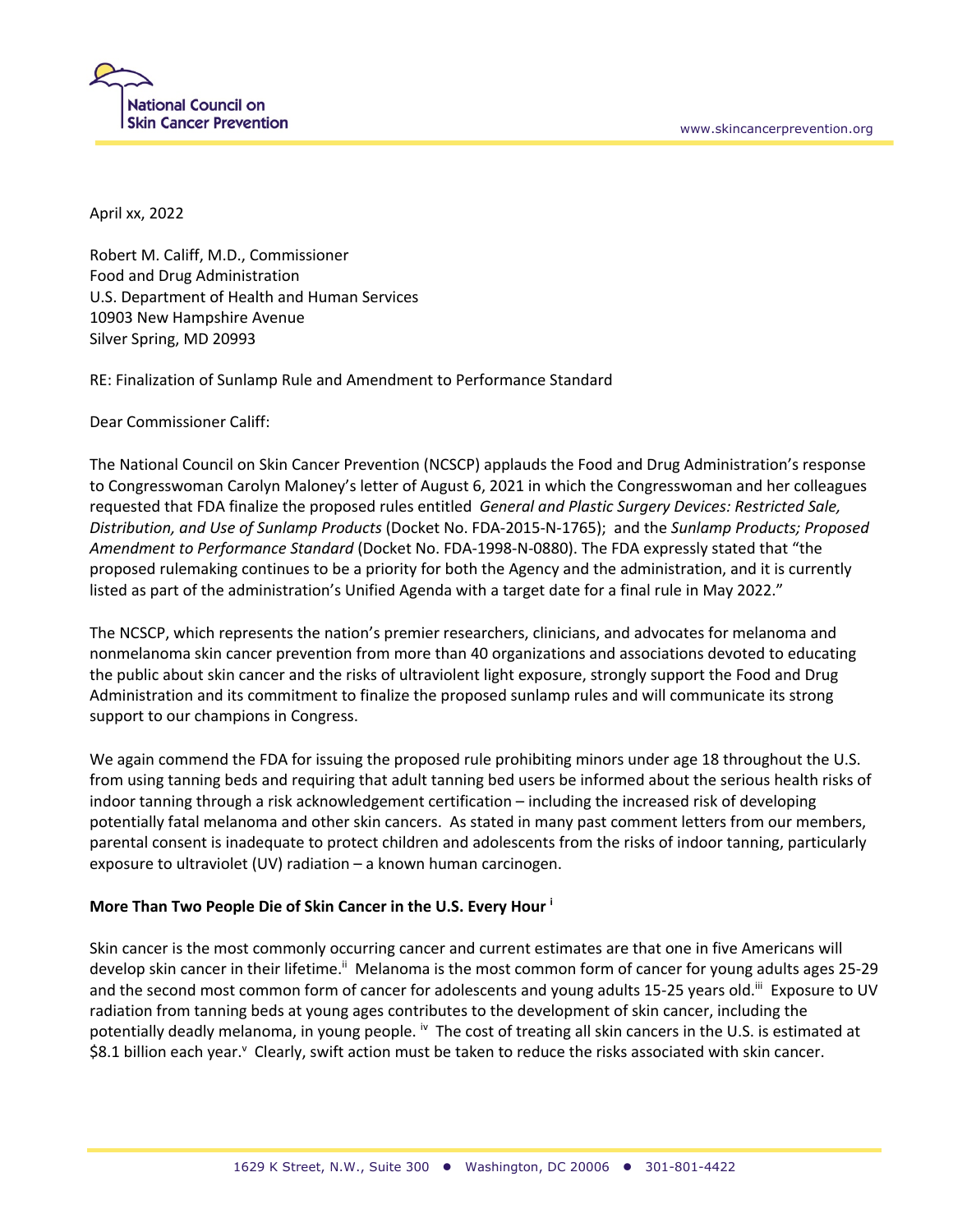## **Sunlamp Products Increase Users' Risk of Developing Skin Cancer**

Sunlamp products, otherwise known as indoor tanning beds and booths, emit ultraviolet (UV) radiation that is a known human carcinogen.<sup>vi</sup> Studies have found that indoor tanning devices can emit UV radiation in amounts 10 to 15 times higher than the sun at its peak intensity.<sup>vii</sup> Evidence from several studies has shown that exposure to UV radiation from indoor tanning devices is associated with an increased risk of melanoma and nonmelanoma skin cancer (NMSC), including squamous cell carcinoma and basal cell carcinoma.<sup>viii</sup> Each year, more than 419,000 cases of skin cancer, including both melanoma and NMSC, are linked to indoor tanning in the U.S. alone.  $i<sub>x</sub>$  Other studies have found a 59 percent increase in the risk of melanoma in those who have been exposed to UV radiation from indoor tanning, and the risk increases with each use.<sup>x</sup> Even a single indoor tanning session can increase users' risk of developing squamous cell carcinoma by 67 percent and basal cell carcinoma by 29 percent.<sup>xi</sup> Despite these significant risks, approximately 7.8 million adults in the United States still engage in indoor tanning.xii

Currently, 22 states plus the District of Columbia prohibit people younger than 18 from using indoor tanning devices.xiii Globally, 13 countries have banned indoor tanning for people younger than age 18 and two countries have banned indoor tanning altogether. xiv

FDA is in a unique position to finish what was started several years ago with the indoor tanning ban for minors and the proposed rule that was published, but not finalized. Finalizing the proposed sunlamp rules will have a significant impact in reducing the incidence of melanoma and other skin cancers in the United States. The NCSCP urges FDA to stay true to the stated timeline and finalize the rules in May 2022.

The endorsing National Council organizations listed below thank you for considering our views.

We look forward to continuing to collaborate with the FDA in furtherance of protecting the public's health. Should you have any questions, please contact me, at 301.801.4422 or antonishak@skincancerprvention.org.

Sincerely,

John D. Antonishak NCSCP Executive Director

Endorsing Organizations:

American Academy of Dermatology Association IMPACT Melanoma Melanoma Research Alliance Melanoma Research Foundation The Skin Cancer Foundation

<sup>&</sup>lt;sup>i</sup> Cancer Facts and Figures 2021. American Cancer Society. https://www.cancer.org/content/dam/cancer-org/research/cancer-facts-and-statistics/annualcancer-facts-and-figures/2021/cancer-facts-and-figures-2021.pdf. Accessed January 13, 2021